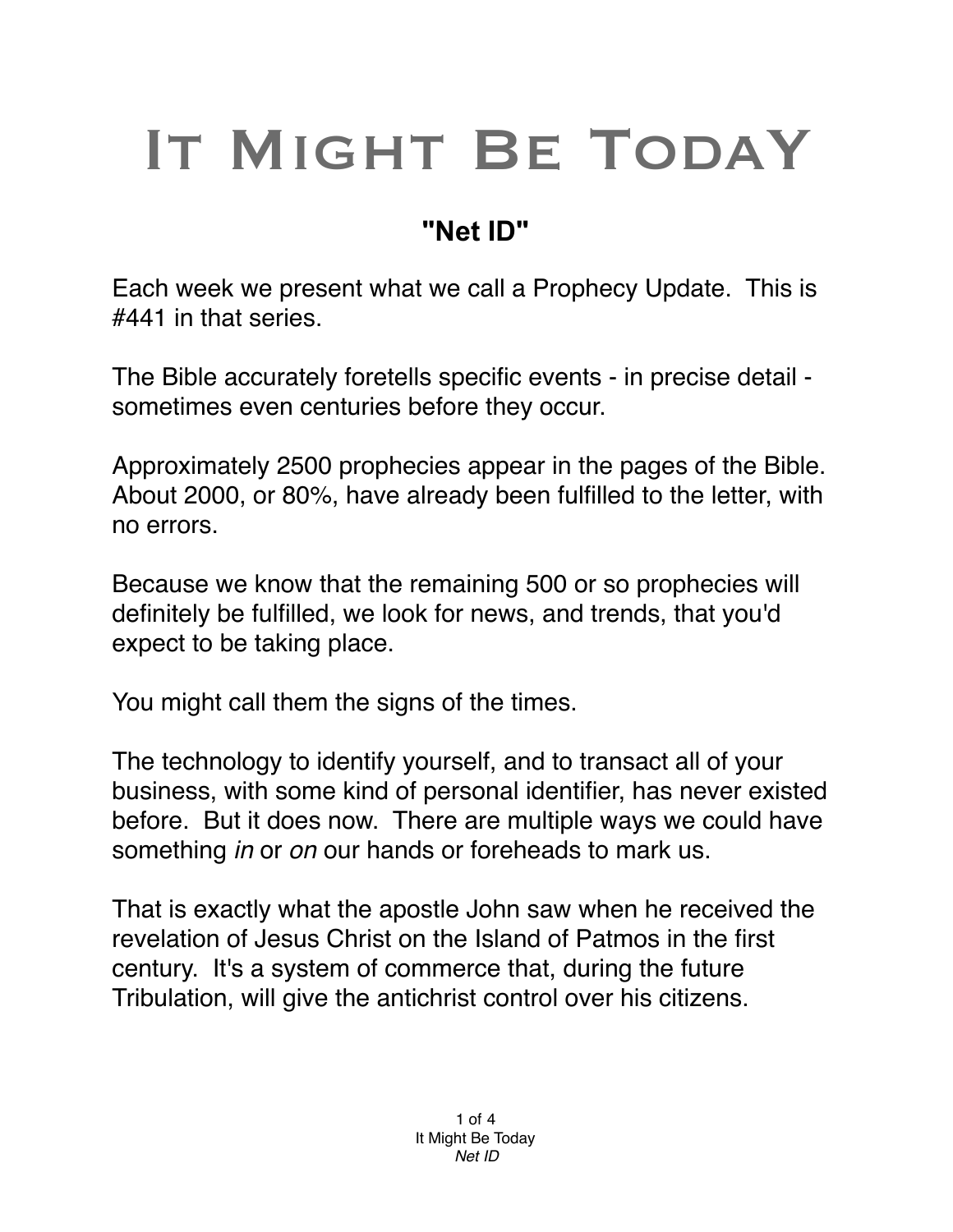Over the last several years there has been an effort, by various governments, to restrict the Internet to those who have a single ID.

In 2014, a plot by the Obama administration to impose Internet IDs on Americans was officially rolled out. Known as the "National Strategy for Trusted Identities in Cyberspace," or NSTIC for short, outlines of the plan were initially floated by the Obama administration's "Homeland Security" department in 2010.

Pilot programs targeted Americans who want some sort of government "service" - welfare, food stamps, permission to do something, and more.

[http://www.thenewamerican.com/tech/computers/item/18279-obama-s-internet-id-plot-being-tested-in](http://www.thenewamerican.com/tech/computers/item/18279-obama-s-internet-id-plot-being-tested-in-two-states)two-states

#### A 2016 article is titled, *EU Exploring the Idea of Using Government ID Cards as Potential Online Logins.*

### Excerpts:

Fears that fake online reviews might ruin the consumer market and damage legitimate businesses are making the European Commission consider the idea of forcing online platforms to allow EU citizens to log into online accounts using their governmentissued ID cards.

[Their proposal reads in part] "It is recognized that a multitude of username and password combinations is both inconvenient and a security risk... in order to keep identification simple and secure, consumers should be able to choose the credentials by which they want to identify or authenticate themselves.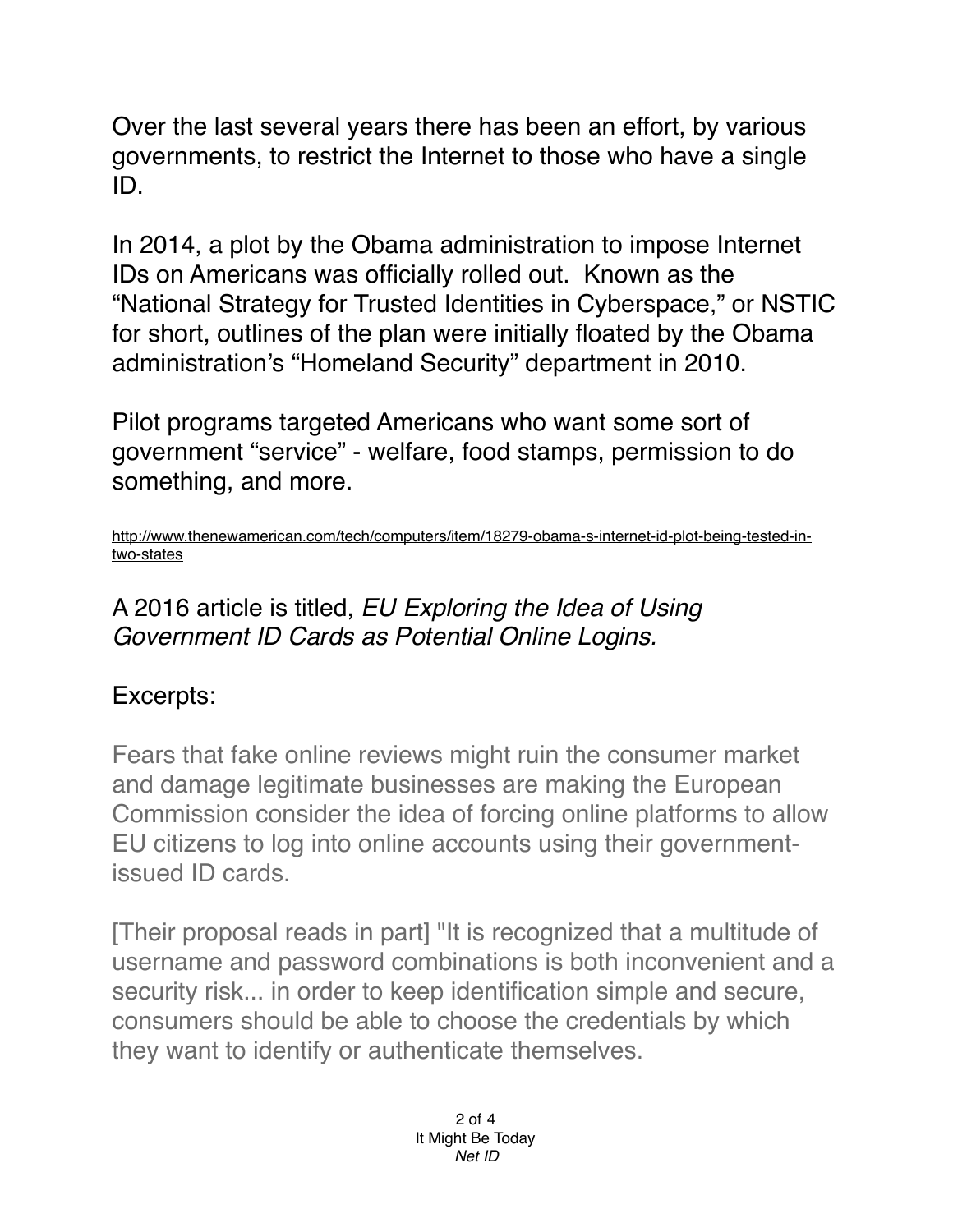In particular, online platforms should accept credentials issued or recognized by national public authorities, such as electronic or mobile IDs, national identity cards, or bank cards."

[http://news.softpedia.com/news/eu-exploring-idea-of-using-government-id-cards-as-mandatory-online](http://news.softpedia.com/news/eu-exploring-idea-of-using-government-id-cards-as-mandatory-online-logins-505026.shtml)logins-505026.shtml

Meanwhile, it is being reported that the secretive Bilderberg Group is set to discuss plans to implement an Internet ID to eliminate anonymity on the web as well as a global tax on financial transactions.

#### Excerpts from one article:

...the creation of a virtual passport that web users will need to obtain before they can use many Internet services is high on the agenda.

The Internet ID will be justified under the guise of "cybersecurity" and creating a convenient method for citizens to access government services...

Services such as Facebook, YouTube and Twitter could also use the online passport to revoke posting permission if a user violates terms of agreement, another obvious threat to the free flow of information that has made the web what it is today.

http://www.infowars.com/bilderberg-leak-secretive-group-to-discuss-internet-id-global-tax/

Efforts to have everyone identified by a single technology will continue until one of them rises to the top. It's inevitable at this point; and its prophetic.